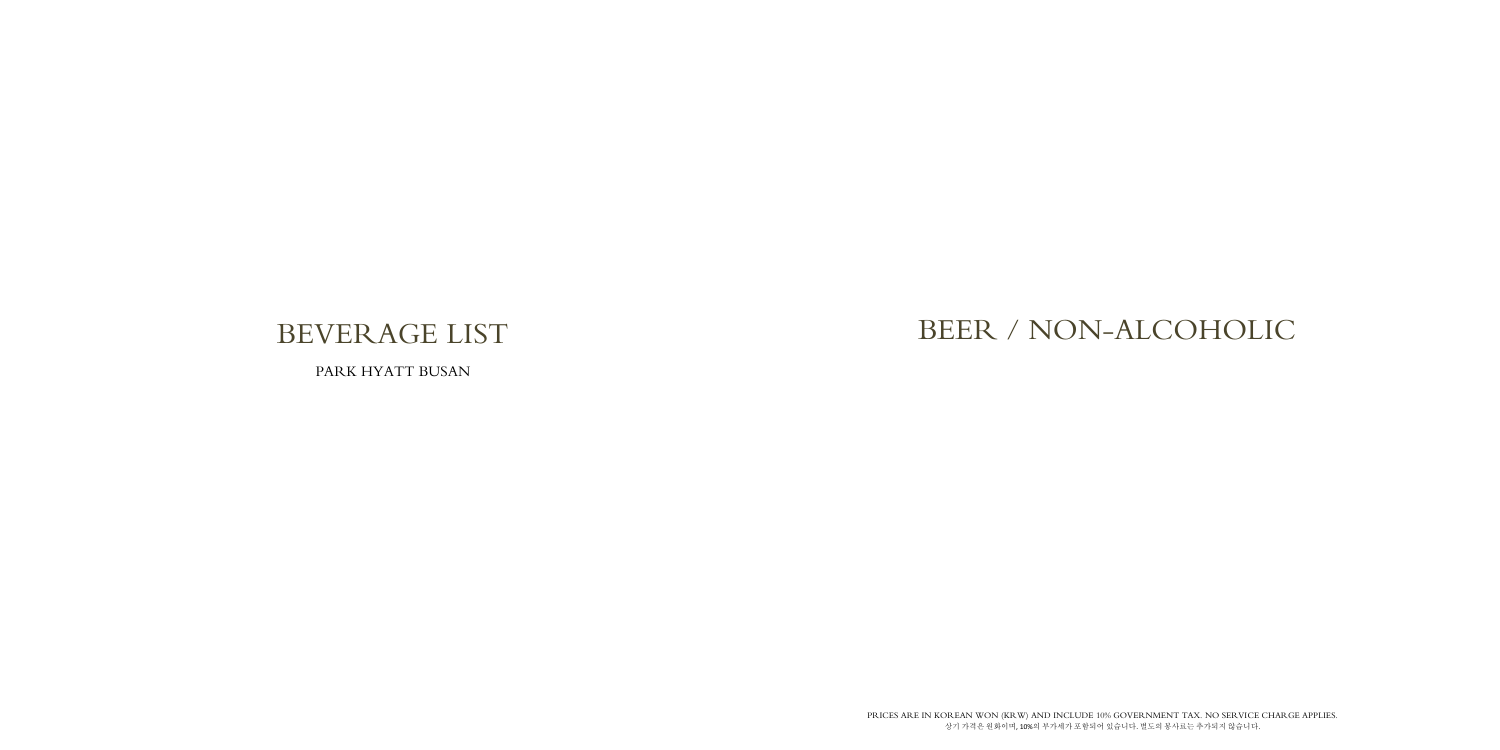| <b>DRAFT BEER</b>                |                     |                   | 380 <sub>ML</sub>           |
|----------------------------------|---------------------|-------------------|-----------------------------|
| Wild Wave,                       |                     |                   |                             |
| 'S.H. Park Hyatt Busan Edition', | 와일드 웨이브 '파크하얏트 에디션' |                   | 12,000                      |
| Craft beer, Busan, Korea         |                     |                   |                             |
| <b>BOTTLE BEER</b>               |                     |                   | <b>BOTTLE</b>               |
| Cass, Korea                      | 카스                  |                   | 10,000                      |
| Kloud, Korea                     | 클라우드                |                   | 10,000                      |
| Budweiser, USA                   | 버드와이저               |                   | 10,000                      |
| Heineken, Netherlands            | 하이네켄                |                   | 12,000                      |
| Peroni, Italy                    | 페로니                 |                   | 12,000                      |
| Corona, Mexico                   | 코로나                 |                   | 12,000                      |
| Asahi, Japan                     | 아사히                 |                   | 14,000                      |
| Guinness, Ireland                | 기네스                 |                   | 15,000                      |
| Weihenstephaner Hefe Weissbier,  | 바이엔슈테판 헤페바이스        |                   | 15,000                      |
| Germany                          |                     |                   |                             |
| <b>SOFT DRINK</b>                |                     |                   |                             |
| Coca Cola, Light, Zero,          | 코카 콜라, 라이트, 제로,     |                   | 6,000                       |
| Fanta, Sprite,                   | 환타, 스프라이트           |                   |                             |
| Tonic Water, Ginger Ale          | 토닉워터, 진저에일          |                   |                             |
| <b>SPARKLING WATER</b>           |                     | 330 <sub>ML</sub> | 750 <sub>ML</sub>           |
|                                  | 페리에                 | 8,000             |                             |
| Perrier, France                  |                     | 500ML             | 12,000<br>750 <sub>ML</sub> |
| San Pellegrino, Italy            | 산 펠레그리노             | 10,000            | 12,000                      |
|                                  |                     |                   |                             |
| <b>STILL WATER</b>               |                     | 500ML             | 750 <sub>ML</sub>           |
| Acqua Panna, Italy               | 아쿠아 판나              | 10,000            | 12,000                      |
| FRESH SQUEEZED JUICE             |                     |                   |                             |
| Apple, orange,                   | 사과, 오렌지,            |                   | 10,000                      |
| grapefruit, carrot               | 자몽, 당근              |                   |                             |
|                                  |                     |                   |                             |

# WINE LIST

'A BOTTLE OF WINE CONTAINS MORE PHILOSOPHY

# THAN ALL THE BOOKS IN THE WORLD.' - LOUIS PASTEUR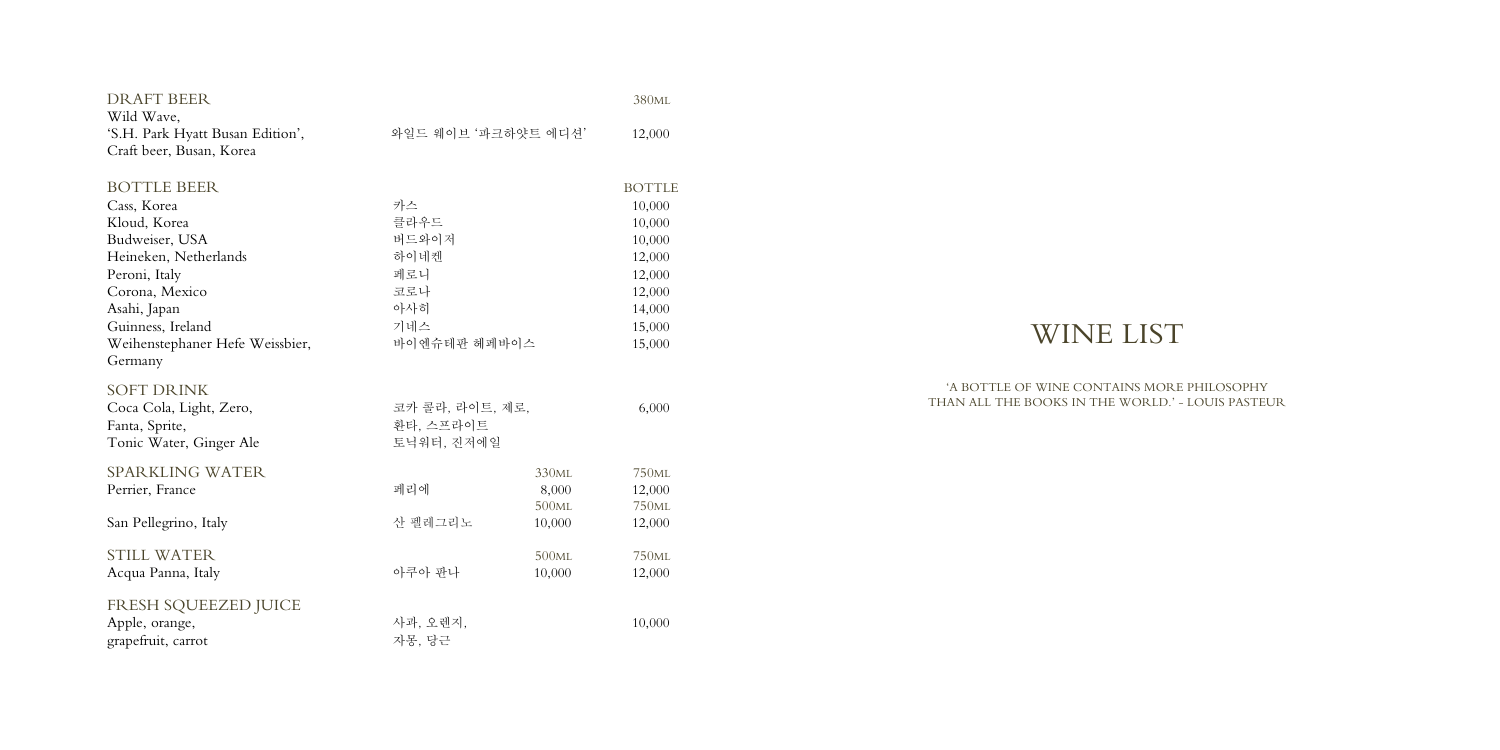#### WINES BY THE GLASS (150ML)

| <b>CHAMPAGNE AND SPARKLING</b>                                                   |        |
|----------------------------------------------------------------------------------|--------|
| NV Sette Cascine. Batasiolo, Prosecco Brut, Italy                                | 14,000 |
| NV Moët & Chandon, Impérial Brut, Montagne de Reims, France                      | 36,000 |
| ROSÉ WINE                                                                        |        |
| 2019 Buehler Vineyards, White Zinfandel, California, USA                         | 16,000 |
| <b>WHITE WINE</b>                                                                |        |
| 2019 Pinot Grigio Delle Venezie, D.O.C., 'Masianco', Masi, Veneto, Italy         | 16,000 |
| 2020 Sauvignon Blanc, Woven Stone, Ohau, New Zealand                             | 19,000 |
| 2020 Gavi del Comune di Gavi D.O.C.G., 'Granée', Batasiolo, Piemonte, Italy      | 20,000 |
| 2019 Chardonnay, Bourgogne 'V.V.', Maison Roche de Bellene, Bourgogne, France    | 21,000 |
| 2019 Riesling Kabinett, 'Ürziger Würzgarten', Karl Erbes, Mosel, Germany         | 25,000 |
| <b>RED WINE</b>                                                                  |        |
| 2019 Chianti D.O.C.G, Tenute Rossetti, Toscana, Italy                            | 14,000 |
| 2020 Malbec, '1300', Andeluna, Mendoza, Argentina                                | 15,000 |
| 2017 Rosso di Torgiano D.O.C., Rubesco, Lungarotti, Umbria, Italy                | 18,000 |
| 2017 Shiraz, Cape Mentelle, Margaret River, Australia                            | 20,000 |
| 2019 Pinot Noir, Bourgogne 'V.V.', Maison Roche de Bellene, Bourgogne, France    | 21,000 |
| 2019 Cabernet Sauvignon, Gnarly Head, Delicato Family Vineyards, California, USA | 23,000 |
| <b>SHERRY WINE</b>                                                               | 45ML   |

| NV Xérès D.O., Palamino fino 'Fino Muy Seco' Tio Pepe, | 10,000 |
|--------------------------------------------------------|--------|
| Bodegas González Byass, Jerez, Spain                   |        |
| PORT WINE                                              |        |
| NV 10yrs old Tawny Port, Dow's, Douro, Portugal        | 13,000 |
| NV 20yrs old Tawny Port, Dow's, Douro, Portugal        | 18,000 |

### HALF BOTTLE (375ML)

#### CHAMPAGNE

NV Louis Roederer, Brut Premier NV Veuve Clicquot Ponsardin, 'Yellow label', Brut,

## ROSÉ CHAMPAGNE

NV René Geoffroy, Rosé de Saignée brut, Premier

#### WHITE WINE

2020 Sauvignon Blanc, Sileni Cellar Selection, Marlb 2018 Chablis, Louis Michel & Fils, Bourgogne, Fran

#### RED WINE

2020 Pinot Noir, Sileni Cellar Selection, Hawke's ba 2015 Côte de Nuits-villages, Domaine de Bellene, B

### MAGNUM BOTTLE (1,500ML)

#### WHITE WINE

2011 Sauvignon Blanc, Hunter's, Marlborough, New Zealand 220,000

| , Reims, Champagne, France | 115,000<br>145,000 |
|----------------------------|--------------------|
| cru, Vallée de la Marne    | 145,000            |
| borough, New Zealand       | 50,000             |
| ıce                        | 95,000             |
| ay, New Zealand            | 55,000             |
| Bourgogne, France          | 130,000            |

| <sup>7</sup> Zealand | 220 |
|----------------------|-----|
|----------------------|-----|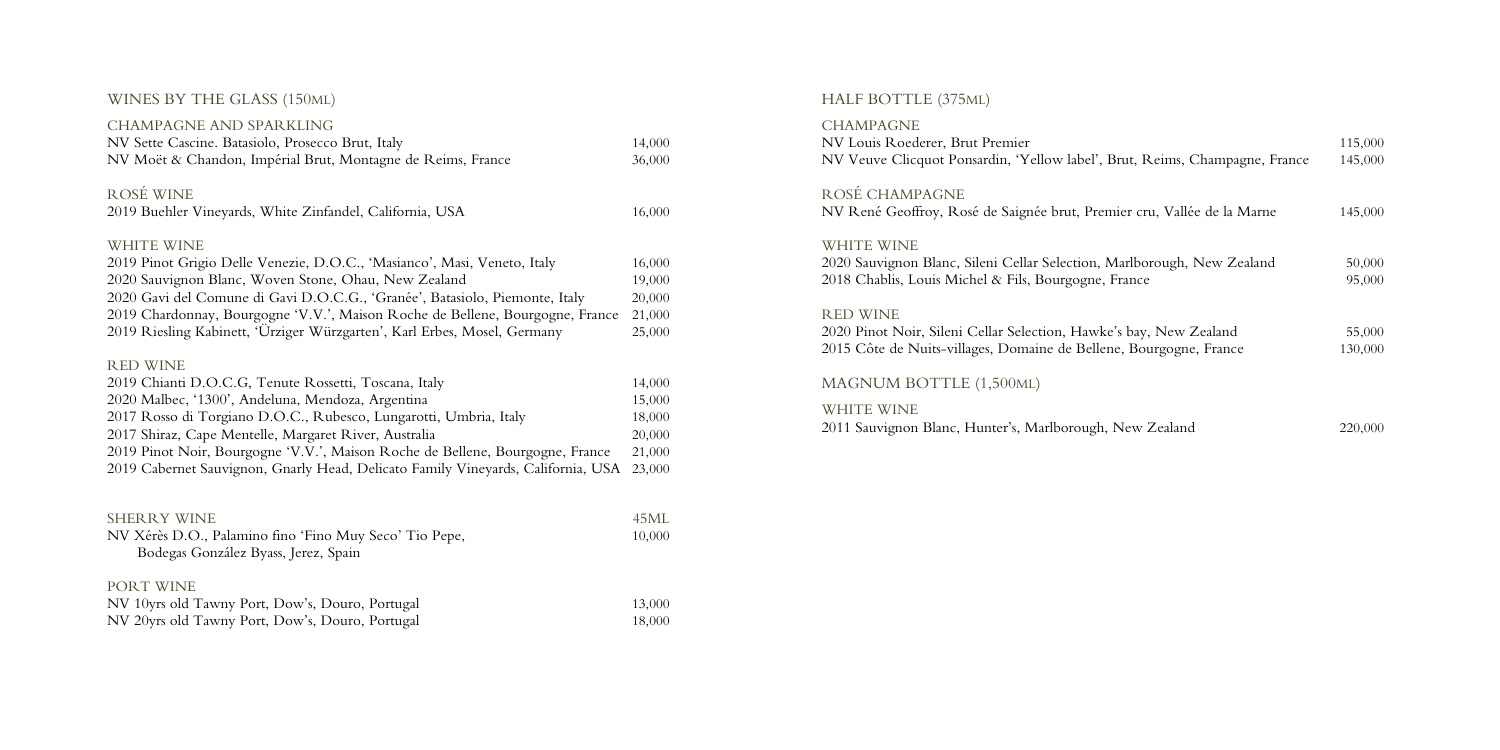#### CHAMPAGNE

| NV Moët & Chandon, Impérial Brut, Champagne, Montagne de Reims                                                                                                                                        | 175,000                                  |
|-------------------------------------------------------------------------------------------------------------------------------------------------------------------------------------------------------|------------------------------------------|
| NV Ruinart, Brut, Remis                                                                                                                                                                               |                                          |
| NV Louis Roederer, Brut Premier                                                                                                                                                                       | 220,000                                  |
| NV Pascal Doquet, premier cru 'Arpège', Blanc de Blancs, brut, Côte des Blancs                                                                                                                        | 230,000                                  |
| NV Veuve Clicquot Ponsardin, 'Yellow label', brut, Reims                                                                                                                                              | 235,000                                  |
| NV Claude Cazals, grand cru, 'Carte d'Or', Blanc de Blancs, brut                                                                                                                                      | 240,000                                  |
| Côte des Blancs, Le Mesnil-sur-Oger                                                                                                                                                                   |                                          |
| NV Ruinart, Brut, Blanc de Blancs, Remis                                                                                                                                                              | 280,000                                  |
| NV Laurent-Perrier, 'Grand Siècle', brut, Côte des Blancs                                                                                                                                             | 610,000                                  |
| ROSÉ CHAMPAGNE<br>NV Veuve Clicquot Ponsardin, Brut Rosé, Reims<br>NV Ruinart, Brut Rosé, Vallée de la Marne<br>NV Deutz, Brut Rosé, Vallée de la Marne                                               | 240,000<br>260,000<br>285,000            |
| <b>VINTAGE CHAMPAGNE</b><br>2011 Deutz, Blanc de Blancs, Côte des Blancs<br>2008 Moët & Chandon, 'Dom Pérignon', brut, Montagne de Reims<br>2011 Perrier-Jouët, 'Belle Epoque', brut, Côte des Blancs | 395,000<br>525,000<br>545,000<br>545,000 |
| 2012 Perrier-Jouët, 'Belle Epoque', brut, Côte des Blancs                                                                                                                                             |                                          |
| 2007 Deutz, Amour de Deutz, Côte des Blancs                                                                                                                                                           |                                          |
| 2009 Louis Roederer, 'Cristal', Brut, Montagne de Reims                                                                                                                                               | 945,000                                  |
| 2006 Louis Roederer, 'Cristal', Brut, Montagne de Reims                                                                                                                                               | 990,000                                  |
|                                                                                                                                                                                                       |                                          |

2019 Buehler Vineyards, White Zinfandel, Californi 2017 Château Romassan Rosé, Domaines Ott, Ban 2014 Domaine Amaury Beaufort, 'Les Larmes de Di Bourgogne, France

| Amiot, Loire, France       | 70,000  |
|----------------------------|---------|
|                            |         |
| ut, Italy                  | 60,000  |
| ey, Australia              | 75,000  |
| , 'De Faveri', Brut, Italy | 85,000  |
| , 'Primo Franco',          | 110,000 |
| alia                       | 130,000 |
| prestige, Brut, Italy      | 165,000 |
|                            |         |
|                            | 95,000  |
| Penedès, Spain             | 95,000  |
| Korea                      | 215,000 |
|                            |         |
|                            |         |
| ia, USA                    | 75,000  |
| ıdol, France               | 165,000 |
| ivona', Bourgogne Rosé,    | 175,000 |
|                            |         |

#### VINTAGE ROSÉ CHAMPAGNE

|  |  | 2003 Moët & Chandon, 'Dom Pérignon', Brut Rosé, Montagne de Reims | 810,000 |
|--|--|-------------------------------------------------------------------|---------|
|--|--|-------------------------------------------------------------------|---------|

#### SPARKLING WINE

#### CREMANT

NV La Pyramide, Crémant de Loire, brut, Veuve Amiot, Loire, France 70,000

#### SPARKLING WINE

- NV Sette Cascine, Batasiolo, Prosecco D.O.C., Bru
- NV Domaine Chandon, Chandon brut, Yarra Vall
- NV Valdobbiadene Prosecco Superiore D.O.C.G.
- 2014 Valdobbiadene Prosecco Superiore D.O.C.G., Nino Franco, Italy
- NV Stefano Lubiana, brut reserva, Tasmania, Australia
- NV Franciacorta D.O.C.G., Ca'del Bosco, Cuvee

### ROSÉ SPARKLING WINE

NV Fantini, Grand Cuvée Rosé, Basilicata, Italy 2017 Roger Goulart, Coral Rosé, cava D.O., brut, NV Omy Rosé, Mungyeong, Gyeongsangbuk-do,

### ROSÉ WINE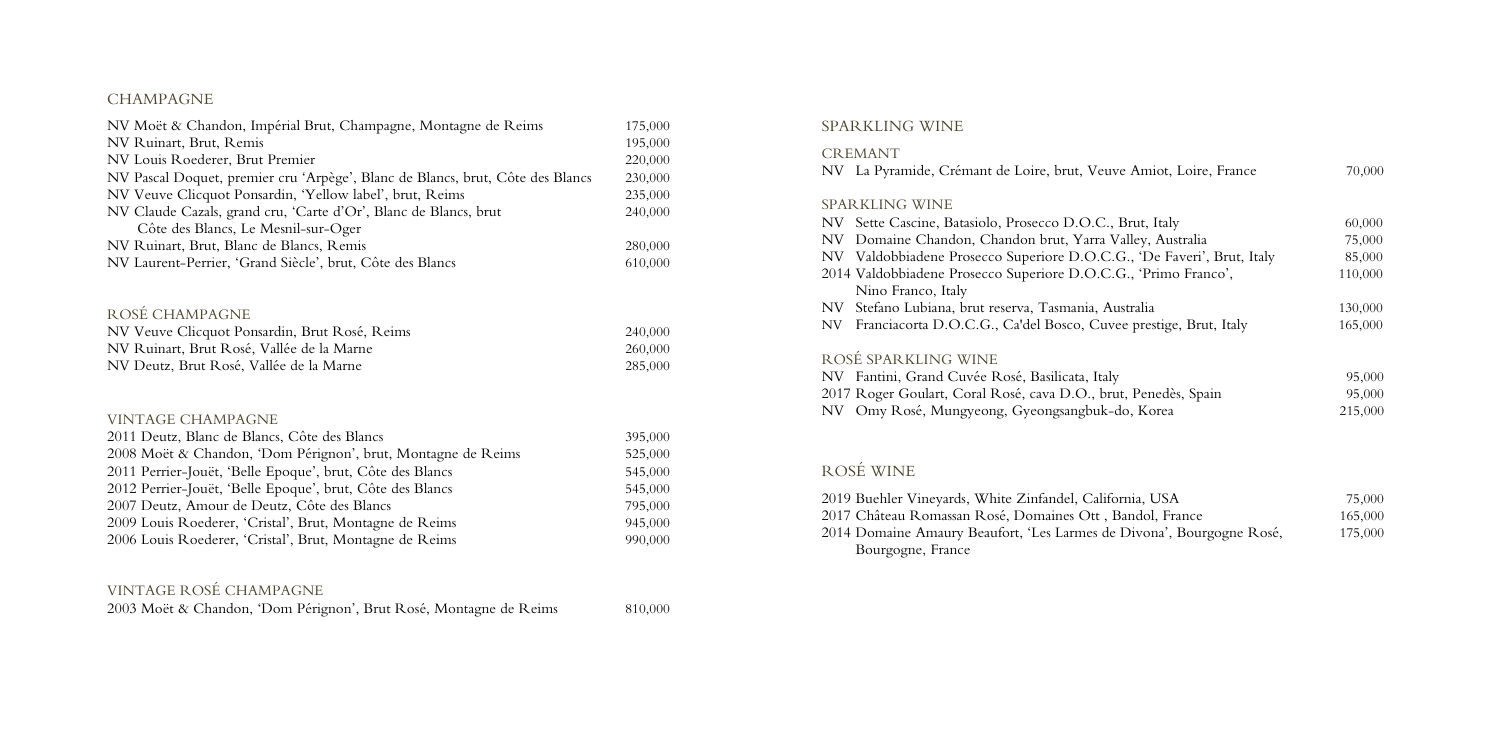#### WHITE WINE

#### FRANCE

| <b>BOURGOGNE</b>                                                           |           |
|----------------------------------------------------------------------------|-----------|
| 2019 Bourgogne 'V.V.', Maison Roche de Bellene                             | 100,000   |
| 2018 Les Heritiers du Comte Lafon, Macon-Milly-Lamartine                   | 120,000   |
| 2015 Bourgogne Aligoté, Fanny Sabre                                        | 140,000   |
| <b>CHABLIS</b>                                                             |           |
| 2017 Chablis, 'La Pierrelée', La Chablisienne                              | 115,000   |
| 2014 Chablis, grand cru 'Les Preuses', Domaine Servin                      | 290,000   |
| CÔTE DE BEAUNE, CÔTE D'OR                                                  |           |
| 2012 Saint-Aubin, 1er cru 'Les Champlots', Pascal Clément                  | 210,000   |
| 2014 Chassagne-Montrachet, Domaine Fontaine-Gagnard                        | 255,000   |
| 2015 Chassagne-Montrachet, Philippe Colin                                  | 240,000   |
| 2014 Puligny-Montrachet 1er cru 'Les Folatieres', Roche de Bellene         | 485,000   |
| 2012 Corton-Charlemagne, grand cru, Lucien Le Moine                        | 685,000   |
| 2014 Bâtard-Montrachet, grand cru, Paul Pernot                             | 1,075,000 |
| <b>MACONNAIS</b>                                                           |           |
| 2012 Pouilly-Fuissé, Domaine Cordier Père & Fils, Mâconnais                | 200,000   |
| 2011 Pouilly-Fuissé, 'Tradition', Domaine Valette                          | 254,000   |
| <b>ALSACE</b>                                                              |           |
| 2017 Pinot Blanc, 'Kritt', Domaine Marc Kreydenweiss                       | 115,000   |
| 2019 Pinot Blanc, 'Réserve', Domaine Weinbach                              | 130,000   |
| 2012 Riesling, Domaine Marcel Deiss                                        | 140,000   |
| 2016 Pinot Gris, Albert Mann                                               | 145,000   |
| 2017 Pinot Gris Maceration, 'Fanny Elisabeth', Julien Meyer                | 165,000   |
| 2005 Gewürztraminer, Léon Beyer                                            | 240,000   |
| 2013 Riesling, Grand cru 'Sommerberg', Domaine Albert Boxler               | 290,000   |
| 2010 Pinot Gris, Clos Saint-Théobald, Grand cru 'Rangen', Domaine Schoffit | 295,000   |

 Pouilly - Fumé, Alphonse Mellot 120,000 9 Sancerre, Pascal Jolivet Pouilly - Fumé, Terres Blanches, Pascal Jolivet 2016 Thierry German, Domaine des Roche Neuves.

2020 Chardonnay, Jean Balmont 201 7 Fruits de Mer, Le Grand Chais de France, Entre deux mers, France 60,000 2016 Ermitage du Pic Saint Loup, Cuvée Sainte Agn 2014 Prieuré Saint -Jean de Bébian Blanc, Coteaux -du

#### BORDEAUX

2014 Château Grand Abord Blanc, Graves, Bordeaux, France 110,000 201 7 'G' de Guiraud, Château Guiraud, Bordeaux, France 120,000 2015 ' R' de Rieussec, Château Rieussec 135,000

#### VAL DE LOIRE

### RHÔNE

 7 Côtes du Rhône, Guy Louis, Tardieu - Laurent 2016 Saint -Peray, Tardieu - Laurent 170,000 Châteauneuf-du - Pape Blanc, Clos Saint -Jean 245,000 7 Condrieu, 'Les Terrasses de l 'Empier ', Georges Vernay 365,000

| x, France             | 110,000 |
|-----------------------|---------|
| France                | 120,000 |
|                       | 135,000 |
|                       |         |
|                       |         |
|                       | 120,000 |
|                       | 135,000 |
|                       | 172,000 |
| s, l'Insolite, Saumur | 210,000 |
|                       |         |
|                       |         |
|                       | 130,000 |
|                       | 170,000 |
|                       | 245,000 |
| s Vernay              | 365,000 |
|                       |         |
|                       |         |
|                       | 150,000 |
|                       | 235,000 |
|                       |         |
|                       |         |
|                       | 55,000  |
| re deux mers, France  | 60,000  |
| nès, Languedoc        | 129,000 |
| du-Languedoc          | 260,000 |

#### JURA -SAVOIE

2015 Argile Blanc, Domaine des Ardoisières, Savoie 150,000 201 5 Côtes de Jura, Domaine MACLE, Jura 235,000

#### REST OF FRANCE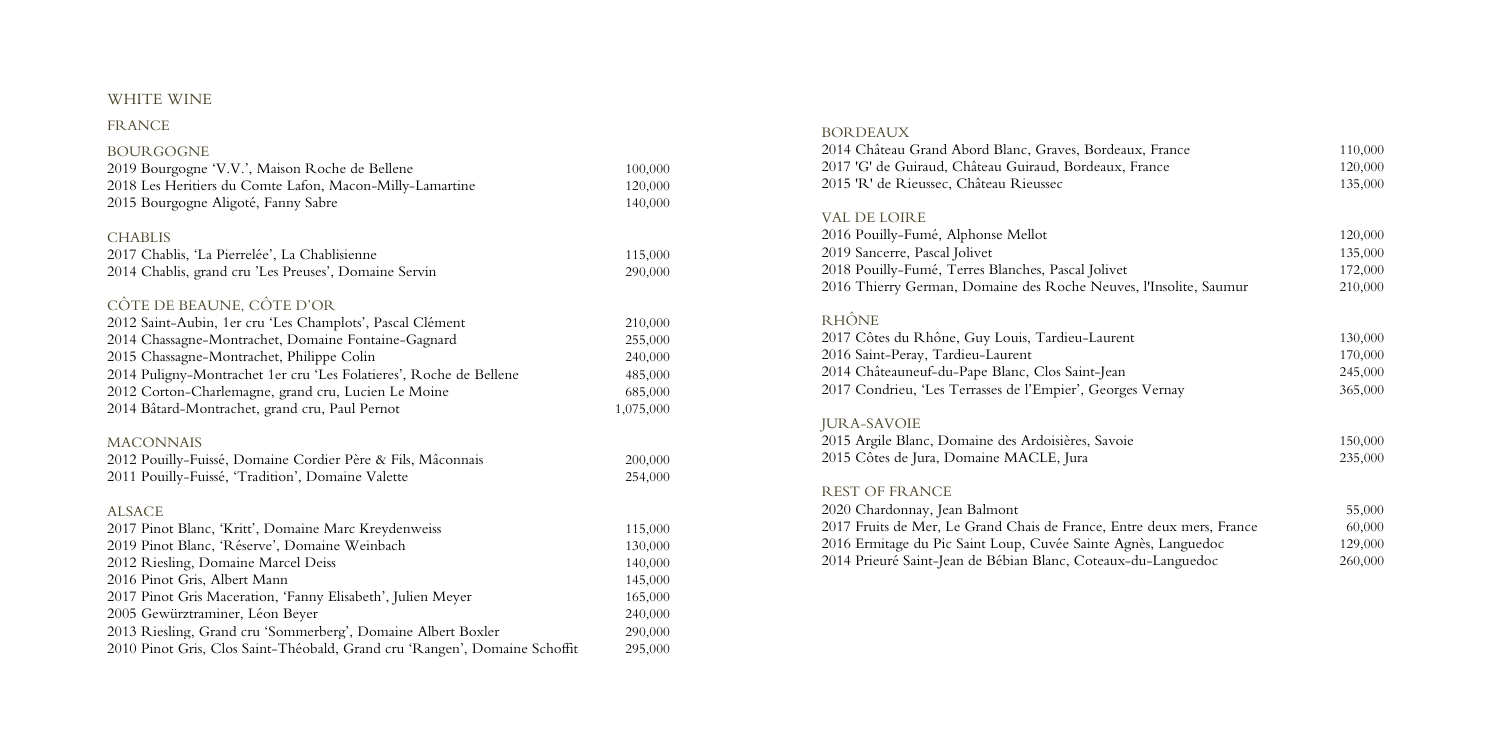#### ITALY

| 2019 Pinot Grigio, Delle Venezie D.O.C., 'Masianco', Masi, Veneto<br>2020 Moscato d'Asti D.O.C.G., Paolo Sarraco, Piemonte<br>2018 Gewürztraminer, Alto Adige D.O.C., Cantina Tramin, South Tyrol<br>2019 Soave D.O.C., Allegrini, Veneto<br>2020 Gavi del Comune di Gavi D.O.C.G., 'Granée', Batasiolo, Piemonte<br>2018 Chardonnay, Langhe D.O.C.,'Morino', Batasiolo Piemonte<br>2019 Soave Classico D.O.C., 'Vin Soave', Inama, Veneto<br>2019 Pinot Grigio, Friuli D.O.C., Jermann, Friuli<br>2011 Langhe D.O.C., 'Rossj-Bass', Gaja, Piemonte<br>2007 Chardonnay, Alto Adige D.O.C., 'Löwengang', Alois Lageder, South Tyrol | 2019 Tasari Catarratto, Caruso&Minini, Sicily | 45,000  |
|------------------------------------------------------------------------------------------------------------------------------------------------------------------------------------------------------------------------------------------------------------------------------------------------------------------------------------------------------------------------------------------------------------------------------------------------------------------------------------------------------------------------------------------------------------------------------------------------------------------------------------|-----------------------------------------------|---------|
|                                                                                                                                                                                                                                                                                                                                                                                                                                                                                                                                                                                                                                    |                                               | 60,000  |
|                                                                                                                                                                                                                                                                                                                                                                                                                                                                                                                                                                                                                                    |                                               | 80,000  |
|                                                                                                                                                                                                                                                                                                                                                                                                                                                                                                                                                                                                                                    |                                               | 80,000  |
|                                                                                                                                                                                                                                                                                                                                                                                                                                                                                                                                                                                                                                    |                                               | 85,000  |
|                                                                                                                                                                                                                                                                                                                                                                                                                                                                                                                                                                                                                                    |                                               | 90,000  |
|                                                                                                                                                                                                                                                                                                                                                                                                                                                                                                                                                                                                                                    |                                               | 110,000 |
|                                                                                                                                                                                                                                                                                                                                                                                                                                                                                                                                                                                                                                    |                                               | 115,000 |
|                                                                                                                                                                                                                                                                                                                                                                                                                                                                                                                                                                                                                                    |                                               | 130,000 |
|                                                                                                                                                                                                                                                                                                                                                                                                                                                                                                                                                                                                                                    |                                               | 295,000 |
|                                                                                                                                                                                                                                                                                                                                                                                                                                                                                                                                                                                                                                    |                                               | 300,000 |
|                                                                                                                                                                                                                                                                                                                                                                                                                                                                                                                                                                                                                                    |                                               |         |

#### GERMANY

| 2019 Riesling Kabinett, 'Ürziger Würzgarten', Karl Erbes, Mosel              | 115,000 |
|------------------------------------------------------------------------------|---------|
| 2012 Riesling Feinherb, 'Gelblack', Schloss Johannisberg, Rheingau           | 130,000 |
| 2012 Riesling 'Pur Mineral', Rudolf Fürst, Franken                           | 145,000 |
| 2015 Riesling Trocken, Weingut Dönnhoff, Nahe                                | 165,000 |
| USA<br>2017 Riesling, 'Eroica', Chateau Ste.Michelle & Dr.Loosen, Washington | 150,000 |
| 2018 Chardonnay, Far Niente winery, Napa Valley                              | 295,000 |
| 2016 Chardonnay, Les Noisetiers, Kistler Vineyards, Sonoma Coast             | 300,000 |
| <b>CHILE</b>                                                                 |         |

2020 Sauvignon Blanc, 'Reserva', Veramonte, Casablanca Valley 70,000

#### AUSTRALIA

2013 Riesling, 'Springvale', Grosset Wines, Clare Va 2016 Chardonnay, 'Art Series', Leeuwin Estate, Mar 2009 Chardonnay, Yattarna, Penfolds, South Austral

#### NEW ZEALAND

2021 Sauvignon Blanc, Rapaura Springs, Marlborou 2019 Pinot Gris, Mission Estate, Hawke's Bay 2020 Sauvignon Blanc, Woven Stone, Ohau 2021 Sauvignon Blanc, Cloudy Bay, Marlborough

#### AUSTRIA

2013 Grüner Veltliner, 'Am Berg', Weingut Bernhard

#### GREECE

2015 Santorini P.D.O., Gavalas winery, Greece

#### KOREA

2017 Cheongsoo, Grand coteau, Daebu Island

#### JAPAN

2016 Koshu, Grace, Yamanashi 195,000

| alley, South Australia<br>rgaret River, Western Australia<br>lia | 220,000<br>285,000<br>510,000         |
|------------------------------------------------------------------|---------------------------------------|
| ıgh                                                              | 70,000<br>75,000<br>90,000<br>135,000 |
| ırd Ott, Wagram, Austria                                         | 130,000                               |
|                                                                  | 270,000                               |
|                                                                  | 185,000                               |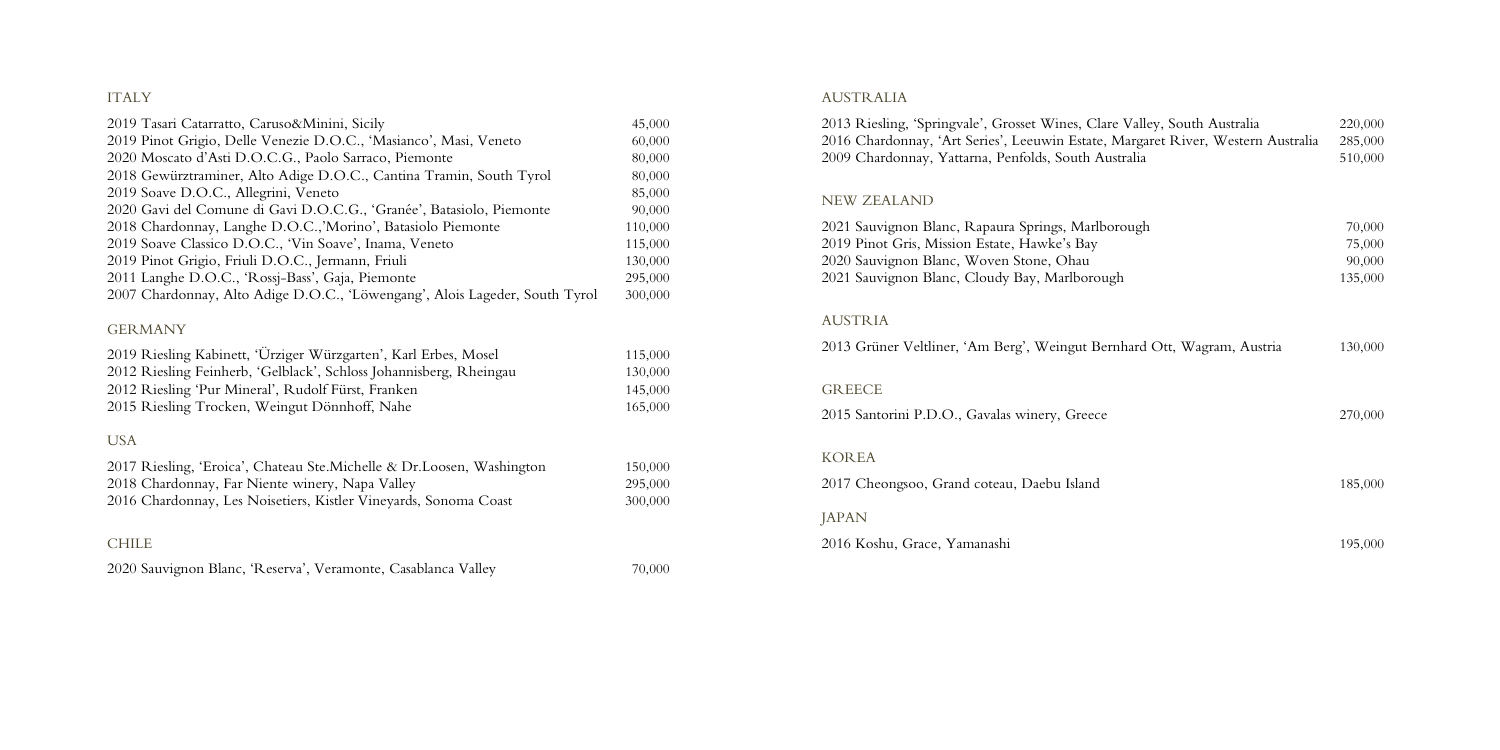### RED WINE

### FRANCE

| <b>BORDEAUX</b>                                                      |           |
|----------------------------------------------------------------------|-----------|
| 2019 Château Teyssier, Saint-Émilion grand cru classé                | 115,000   |
| 2017 Château le Puy, 'Emilien', Bordeaux-côte-de-francs              | 250,000   |
| 2008 Château Figeac, 1er grand cru classé b, Saint-Émilion grand cru | 450,000   |
| 2013 Château La Fleur-Pètrus, Pomerol                                | 550,000   |
| 2007 Château Cos d'Estournel, 2ème grand cru classé, Saint-Estèphe   | 560,000   |
| 2012 Château Pichon Longueville Comtesse de Lalande,                 | 725,000   |
| 2ème grand cru classé, Pauillac                                      |           |
| 2007 Château Palmer, 3ème grand cru classé, Margaux                  | 1,015,000 |
| 2007 Château Mouton Rothschild, 1er grand cru classé, Pauillac       | 1,955,000 |
| 2008 Château Margaux, 1er grand cru classé, Margaux                  | 1,965,000 |
| 2002 Château Margaux, 1er grand cru classé, Margaux                  | 2,000,000 |
| 2008 Château Latour, 1er grand cru classé, Pauillac                  | 2,350,000 |
| 2008 Château Haut-Brion, 1er grand cru classé, Pessac-Léognan        | 2,370,000 |
| 2007 Château Lafite Rothschild, 1er grand cru classé, Pauillac       | 3,700,000 |
| 2008 Château Lafite Rothschild, 1er grand cru classé, Pauillac       | 3,750,000 |
| <b>LOIRE</b>                                                         |           |
| 2014 Château de Coulaine, 'Bonnaventure', Chinon                     | 135,000   |
| <b>SUD OUEST</b>                                                     |           |

## 201 6 Petit Clos, Jean - Luc Baldès, Cahors, Sud O u

100,000

### BOURGOGNE 201 9 Bourgogne ' V . V.', Ma ison Roche de Bellene 100,000

| CÔTE DE NUITS, CÔTE D'OR<br>2016 Gevrey-Chambertin, 'V.V.', Bernard Dugat-Py<br>2006 Clos de Vougeot, grand cru, Domaine Drouhin-<br>2012 Bonnes-Mares, grand cru, Lucien Le Moine |
|------------------------------------------------------------------------------------------------------------------------------------------------------------------------------------|
| NORTHERN RHÔNE<br>2014 Saint-Joseph, Domaine Pierre Gonon                                                                                                                          |
| SOUTHERN RHÔNE<br>2018 Gigondas, Château de Saint Cosme<br>2013 Châteauneuf-du-Pape, 'Cuvée Réservé', Domair                                                                       |
| LANGUEDOC-ROUSSILLON                                                                                                                                                               |

| ITS, CÔTE D'OR                                |           |
|-----------------------------------------------|-----------|
| nambertin, 'V.V.', Bernard Dugat-Py           | 430,000   |
| ougeot, grand cru, Domaine Drouhin-Laroze     | 550,000   |
| ares, grand cru, Lucien Le Moine              | 1,195,000 |
| RHÔNE                                         |           |
| h, Domaine Pierre Gonon                       | 250,000   |
| <b>lhône</b>                                  |           |
| Château de Saint Cosme                        | 250,000   |
| uf-du-Pape, 'Cuvée Réservé', Domaine du Pegau | 300,000   |
| -ROUSSILLON                                   |           |
| Sauvignon, Jean Balmont, IGP Pays-d'oc        | 55,000    |
| beuf, Le Grand Chais de France, IGP Pays-d'oc | 60,000    |
|                                               |           |
| e Bellet Rouge, Bellet, Provence              | 185,000   |

2020 Cabernet Sauvignon, Jean Balmont, IGP Pays - d 201 7 Côte de Boeuf, Le Grand Chais de France, IGP Pays

SUD FRANCE 2015 Château de Bellet Rouge, Bellet, Provence 18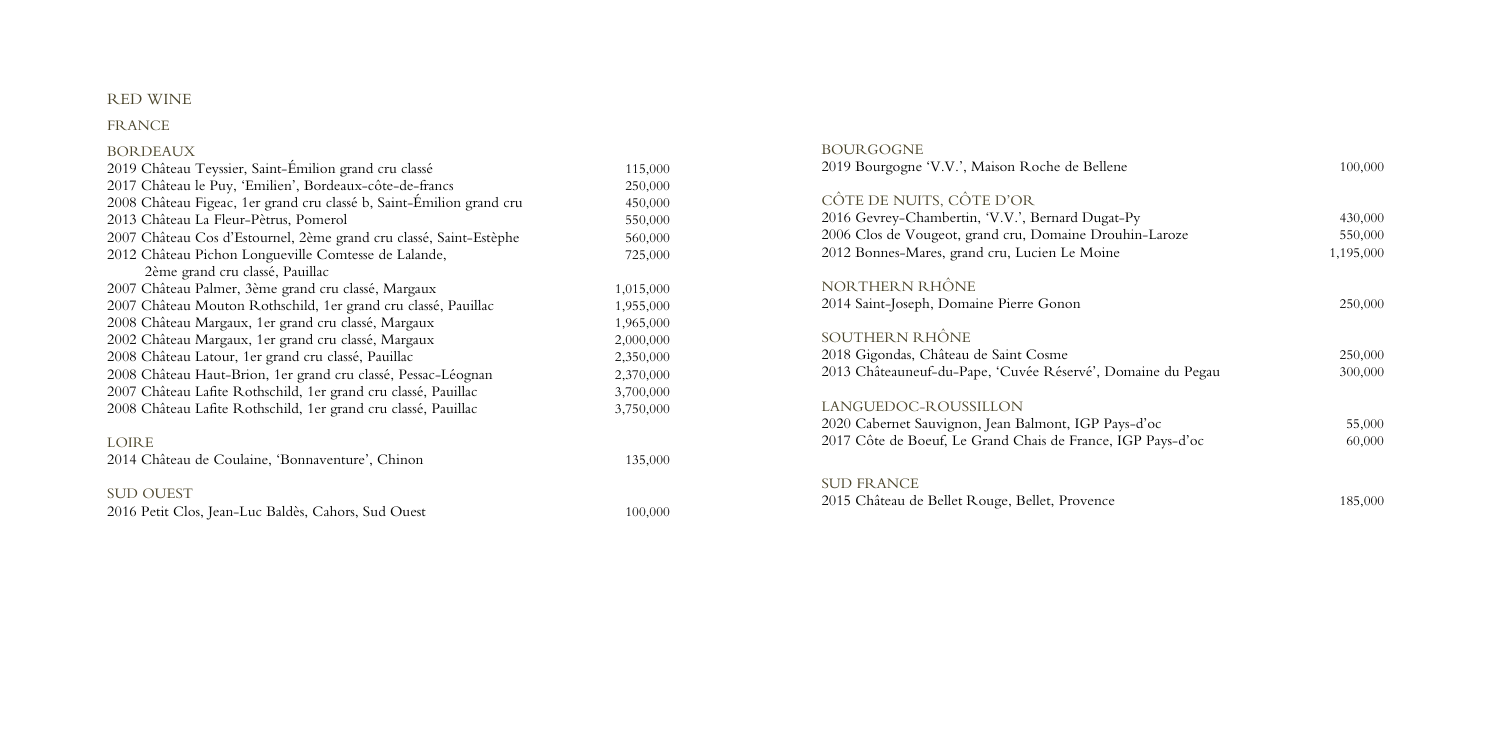#### ITALY

#### PIEMONTE 2019 Barbera d'Asti D.O.C.G., Vitis , Tenuta La Meridiana 65,000 2019 Dolcetto, Langhe D.O.C., 'Visadi', Domenico Clerico 100,000 201 7 Barolo D . O . C . G. ' Albe', G . D . 230,000 2011 Barolo D . O . C . G. ' Bussia', Poderi Aldo Conterno 42 5,000 2008 Barbaresco, D.O.C.G., 550,000 2008 Langhe D . O . C., Sperss, 880,000 200 5 Langhe D . O . C., Sperss, Gaja 90 900,000 **TUSCANY** 201 9 Chianti D.O.C.G ., Tenute Rossetti 6 5,000 2017 Cantaloro, Anignonesi 95,000 2019 Chianti Classico D.O.C.G., 'Peppoli', Marchesi Antinori 95,000 2019 Chianti Classico D.O.C.G., 'Ama', Castello di Ama 130,000 2019 Toscana I.G.T., 'Promis', Gaja Ca'marcanda 150,000 201 9 Toscana I . G . T., Le Volte, Dell' Ornellaia 155,000 2016 Vino Nobile di Montepulciano D . O . C . G., Avignonesi 200,000 2018 Toscana I.G.T., Guidalberto, Tenuta San 210,000 2017 Toscana I.G.T., 'Tignanello', Marchesi Antinori 540,000 2006 Brunello di Montalcino D . O . C . G., ' Tenuta Greppo', Biondi 555,000 2017 Bolgheri Sassicaia D.O.C., 'Sassicaia', Tenuta San Guido 650,000 2017 Bolgheri Superior D.O.C., 'Ornellaia', Tenuta dell'Ornellaia 780,000

2018 Rioja D . O . C a, Tempranillo, ' Elaboración Especial', 201 8 Ribera del Duero D . O., Tinto Pesquera Crianza, 2010 Ribera del Duero D.O., 'Valbuena 5°', Vega

#### REST OF ITALY

2020 Petite Sirah, McManis, California 2019 Cabernet Sauvignon, Gnarly Head, Delicato Fa 9 Conundrum, Caymus Vineyards, California 110,000 2015 Cabernet Sauvignon, Method, Napa Valley 5 Zinfandel, Buehler Vineyards, Napa Valley Pinot Noir, ' Mt. Jefferson Cuvèe', Cristom Vineyards, 8 Cabernet Sauvignon, Robert Mondavi, Napa Monte Bello, Ridge Vineyards, Santa Cruz Insignia, Joseph Phelps, Napa Valley 1,130,000

2017 Primitivo, Puglia I.G.T., Monteverdi, Puglia 65,000 2019 Sangiovese Merlot, 'Vigor', Umani Ronchi, M 201 8 Rosso di Torgiano D . O . C., Rubesco, Lungarotti, 201 7 Palazzo della torre, Allegrini, Veneto 110,000 2016 Conero D.O.C.G., 'Cumaro', Umani Ronchi, NV Edizione Cinque Autoctoni No. 17, Farnese 2010 Alto Adige D . O . C., Lagrein Riserva ' Linticlarus', 200 3 Montepulciano d' Abruzzo D . O . C., Emidio Pepe, Abruzzo 2006 Amarone della Valpolicella Classico D . O . ' Campolongo di Torbe', Masi, Veneto

2001 Montepulciano d' Abruzzo D . O . C., Emidio Pepe, Abruzzo

#### SPAIN

| gпа                              | <b>UUU,CO</b> |
|----------------------------------|---------------|
| hi, Marche                       | 75,000        |
| ngarotti, Umbria                 | 80,000        |
|                                  | 110,000       |
| onchi, Riserva, Marche           | 165,000       |
| ese                              | 185,000       |
| ticlarus', Tiefenbrunner         | 215,000       |
| io Pepe, Abruzzo                 | 495,000       |
| С.,                              | 510,000       |
| io Pepe, Abruzzo                 | 550,000       |
| n Especial', Beronia, Spain      | 95,000        |
| Crianza, Alejandro Fernández     | 145,000       |
| ega Sicilia                      | 525,000       |
|                                  |               |
|                                  | 90,000        |
| ato Family Vineyards, California | 95,000        |
| iia                              | 110,000       |
| эy                               | 130,000       |
| :y                               | 165,000       |
| m Vineyards, Willamette Valley   | 200,000       |
| Japa Valley                      | 250,000       |
| 1z Mountains                     | 810,000       |
|                                  | 1,130,000     |

#### USA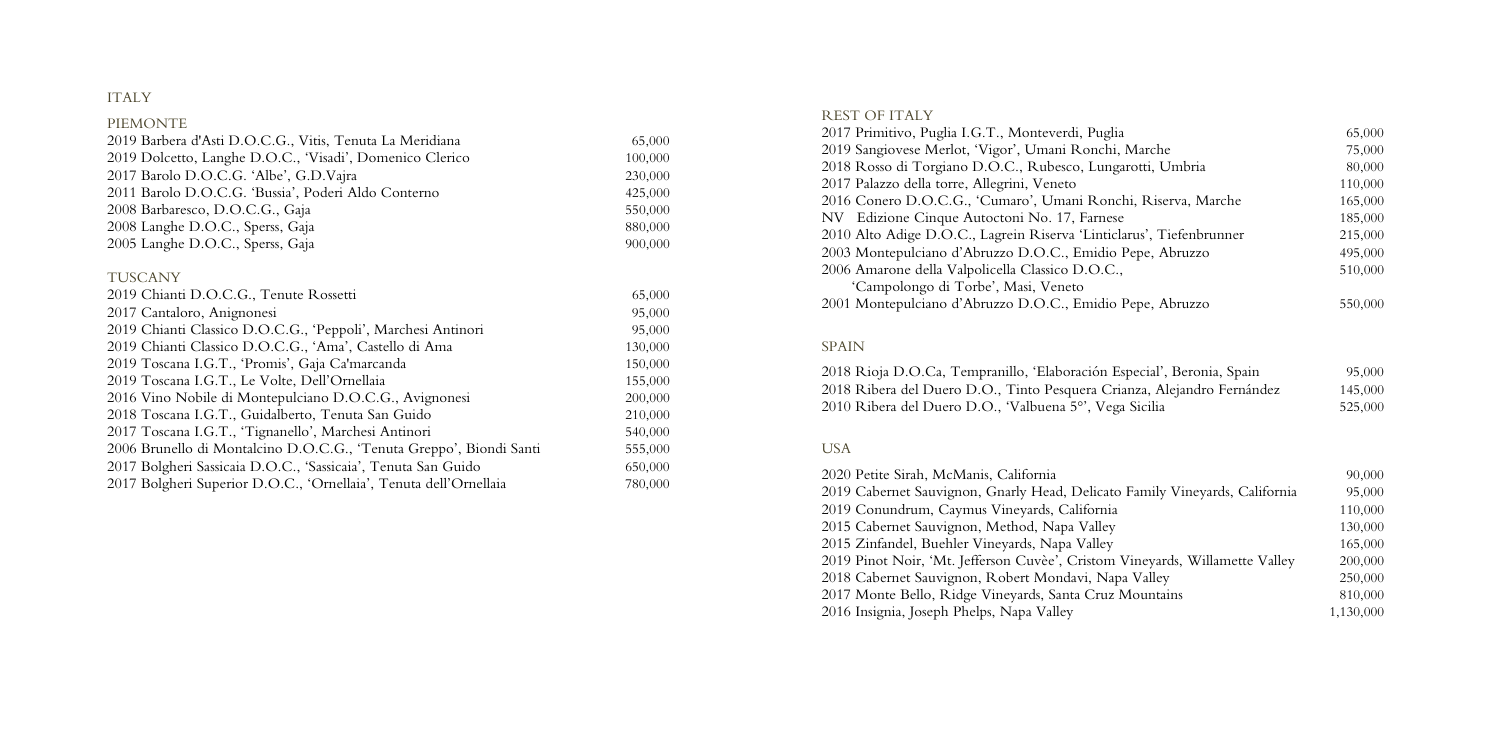#### AUSTRALIA

| 2017 Shiraz, Cape Mentelle, Margaret River, Australia                                  | 95,000    |
|----------------------------------------------------------------------------------------|-----------|
| 2018 3-Rings Shiraz, Barossa Valley, South Australia                                   | 115,000   |
| 2019 Shiraz, 'Catkin', Haselgrove, McLaren Vale, South Australia                       | 125,000   |
| 2014 Shiraz, 'Hand made', McGuigan Family, Langhorne Creek, South Australia            | 195,000   |
| 2018 Shiraz, Bella's Garden, Two Hands, Barossa Valley, South Australia                | 260,000   |
| 2019 Shiraz, Torbreck 'The Struie', Barossa Valley, South Australia                    | 290,000   |
| 2007 Grange, Bin 95, Penfolds, South Australia                                         | 1,735,000 |
|                                                                                        |           |
| <b>NEW ZEALAND</b>                                                                     |           |
| 2018 Pinot Noir, Cloudy Bay, Marlborough                                               | 170,000   |
| <b>ARGENTINA</b>                                                                       |           |
| 2020 Malbec, '1300', Andeluna, Mendoza                                                 | 70,000    |
| 2018 Malbec, Luca Winery, Uco Valley, Mendoza                                          | 150,000   |
|                                                                                        |           |
| <b>CHILE</b>                                                                           |           |
| 2018 Cabernet Sauvignon, 'Reserva', Veramonte, Colchagua Valley                        | 60,000    |
| 2017 The Blend, Primus, Colchagua Valley, Apalta                                       | 95,000    |
| 2018 Cabernet Sauvignon, Arboleda, Aconcagua Valley                                    | 105,000   |
| 2020 Carmenère, 'Cuvée Alexandre', Lapostolle, Colchagua Valley                        | 125,000   |
| 2017 Almaviva, Baron Philippe de Rothschild & Viña Concha y Toro, Maipo Valley 630,000 |           |

NV Xérès D.O., Palamino Fino 'Fino Muy Seco' Ti Bodegas González Byass, Jerez, Spain

#### OTHER WINES

#### SWEET WINE

2009 Château Dauphiné Rondillon, Loupiac, France 2015 Carmes de Rieussec, Château Rieussec, Borde 2013 Domaine de Souch, 'Cuvée de Marie-Kattalin' 2010 Château Lamothe Guignard, 2ème cru classé, 2008 Château d'Yquem, 1er cru supérieur, Sauternes

#### SHERRY WINE

#### PORT WINE

NV 10yrs Old Tawny Port, Dow's, Douro, Portugal NV 20yrs Old Tawny Port, Dow's, Douro, Portugal NV 30yrs Old Tawny Port, W & J Graham's, Douro

#### CIDRE & POIRE

NV Sidre 'Tendre', Eric Bordelet, Normandie, Fran

| e 375ml                   | 90,000    |
|---------------------------|-----------|
| eaux ,France              | 165,000   |
| ', Jurançon, France 375ml | 165,000   |
| Sauternes, France         | 250,000   |
| es, France                | 1,075,000 |
| io Pepe,                  | 170,000   |
| ւ1                        | 180,000   |
| ւ1                        | 275,000   |
| o, Portugal               | 580,000   |
| ice                       | 100,000   |
|                           |           |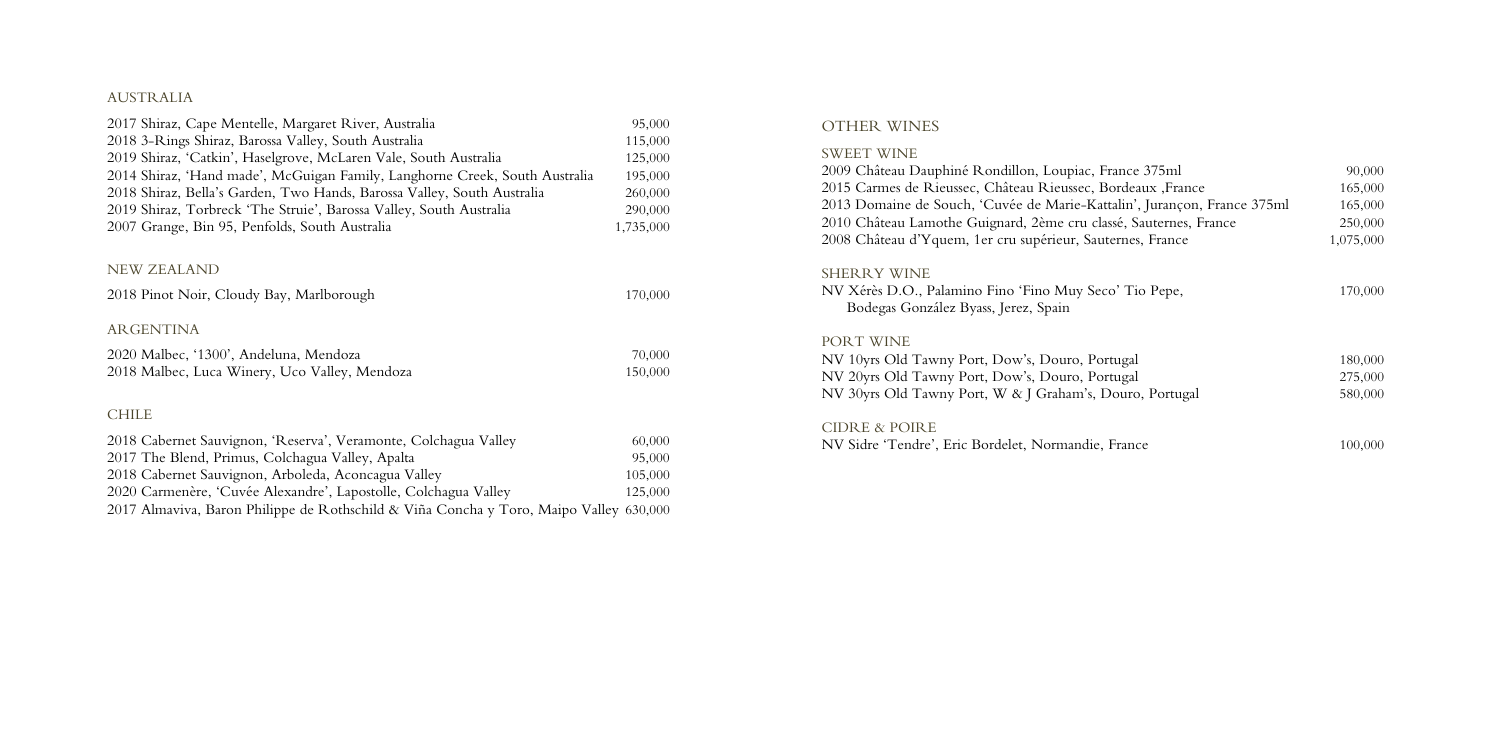# SPIRIT & LIQUEUR

## $WHISK(E)Y$

| SINGLE MALT SCOTCH              |       |
|---------------------------------|-------|
| <b>SPEYSIDE</b>                 |       |
| Glenfiddich 12 yrs              | 글렌피딕  |
| Macallan 12 yrs                 | 맥켈란 1 |
| The Balvenie Double Wood 12 yrs | 더 발베l |
| Glenfiddich 15 yrs              | 글렌피딕  |
| The Glenlivet 15 yrs            | 더 글렌i |
| Benromach 10 yrs                | 벤로막 1 |
| Benromach Peat Smoke            | 벤로막   |
| Benromach Organic               | 벤로막   |
| Glenfiddich 18 yrs              | 글렌피딕  |
| The Glenlivet 21 yrs            | 더 글렌i |
| The Balvenie PortWood 21 yrs    | 더 발베l |
| Macallan 18 yrs                 | 맥켈란 1 |
| The Glenlivet 25 yrs            | 더 글렌i |
| Glenfiddich 30 yrs              | 글렌피딕  |
| LIICLII ANID                    |       |

| Glenfiddich 12 yrs              | 글렌피딕 12 년       | 15,000 | 290,000   |
|---------------------------------|-----------------|--------|-----------|
| Macallan 12 yrs                 | 맥켈란 12 년        | 20,000 | 400,000   |
| The Balvenie Double Wood 12 yrs | 더 발베니 더블우드 12 년 | 19,000 | 410,000   |
| Glenfiddich 15 yrs              | 글렌피딕 15 년       | 19,000 | 410,000   |
| The Glenlivet 15 yrs            | 더 글렌리벳 15 년     | 20,000 | 430,000   |
| Benromach 10 yrs                | 벤로막 10 년        | 20,000 | 430,000   |
| Benromach Peat Smoke            | 벤로막 피티스모크       | 22,000 | 490,000   |
| Benromach Organic               | 벤로막 오가닉         | 22,000 | 490,000   |
| Glenfiddich 18 yrs              | 글렌피딕 18 년       | 27,000 | 530,000   |
| The Glenlivet 21 yrs            | 더 글렌리벳 21 년     | 38,000 | 880,000   |
| The Balvenie PortWood 21 yrs    | 더 발베니 포트우드 21 년 | 38,000 | 800,000   |
| Macallan 18 yrs                 | 맥켈란 18 년        | 45,000 | 990,000   |
| The Glenlivet 25 yrs            | 더 글렌리벳 25 년     | 76,000 | 1,720,000 |
| Glenfiddich 30 yrs              | 글렌피딕 30 년       | 87,000 | 2,000,000 |
| <b>HIGHLAND</b>                 |                 |        |           |
| Singleton 12 yrs                | 싱글톤 12 년        | 14,000 | 280,000   |
| Glenmorangie Original           | 글렌모렌지 오리지널      | 15,000 | 290,000   |
| Dalwhinnie 15 yrs               | 달위니 15 년        | 18,000 | 350,000   |
| Glemorangie Lasanta             | 글렌모렌지 라산타       | 20,000 | 430,000   |
| Oban 14 yrs                     | 오반 14 년         | 21,000 | 460,000   |
| Glenmorangie 18 yrs             | 글렌모렌지 18년       | 31,000 | 690,000   |
| Glenmorangie Signet             | 글렌모렌지 시그넷       | 36,000 | 780,000   |
| <b>LOWLAND</b>                  |                 |        |           |
| Glenkinchie 12 yrs              | 글렌킨치 12 년       | 15,000 | 290,000   |
| Auchentoshan 12 yrs             | 오큰토션 12 년       | 19,000 | 410,000   |

| 글렌피딕 12 년       | 15,000 | 290,000   |
|-----------------|--------|-----------|
| 맥켈란 12 년        | 20,000 | 400,000   |
| 더 발베니 더블우드 12 년 | 19,000 | 410,000   |
| 글렌피딕 15 년       | 19,000 | 410,000   |
| 더 글렌리벳 15 년     | 20,000 | 430,000   |
| 벤로막 10 년        | 20,000 | 430,000   |
| 벤로막 피티스모크       | 22,000 | 490,000   |
| 벤로막 오가닉         | 22,000 | 490,000   |
| 글렌피딕 18 년       | 27,000 | 530,000   |
| 더 글렌리벳 21 년     | 38,000 | 880,000   |
| 더 발베니 포트우드 21 년 | 38,000 | 800,000   |
| 맥켈란 18 년        | 45,000 | 990,000   |
| 더 글렌리벳 25 년     | 76,000 | 1,720,000 |
| 글렌피딕 30 년       | 87,000 | 2,000,000 |
|                 |        |           |
| 싱글톤 12 년        | 14,000 | 280,000   |
| 글렌모렌지 오리지널      | 15,000 | 290,000   |
| 달위니 15 년        | 18,000 | 350,000   |
| 글렌모렌지 라산타       | 20,000 | 430,000   |
| 오반 14 년         | 21,000 | 460,000   |
| 글렌모렌지 18 년      | 31,000 | 690,000   |
| 글렌모렌지 시그넷       | 36,000 | 780,000   |
|                 |        |           |
| 글렌킨치 12 년       | 15,000 | 290,000   |
| 오큰토션 12 년       | 19,000 | 410,000   |
|                 |        |           |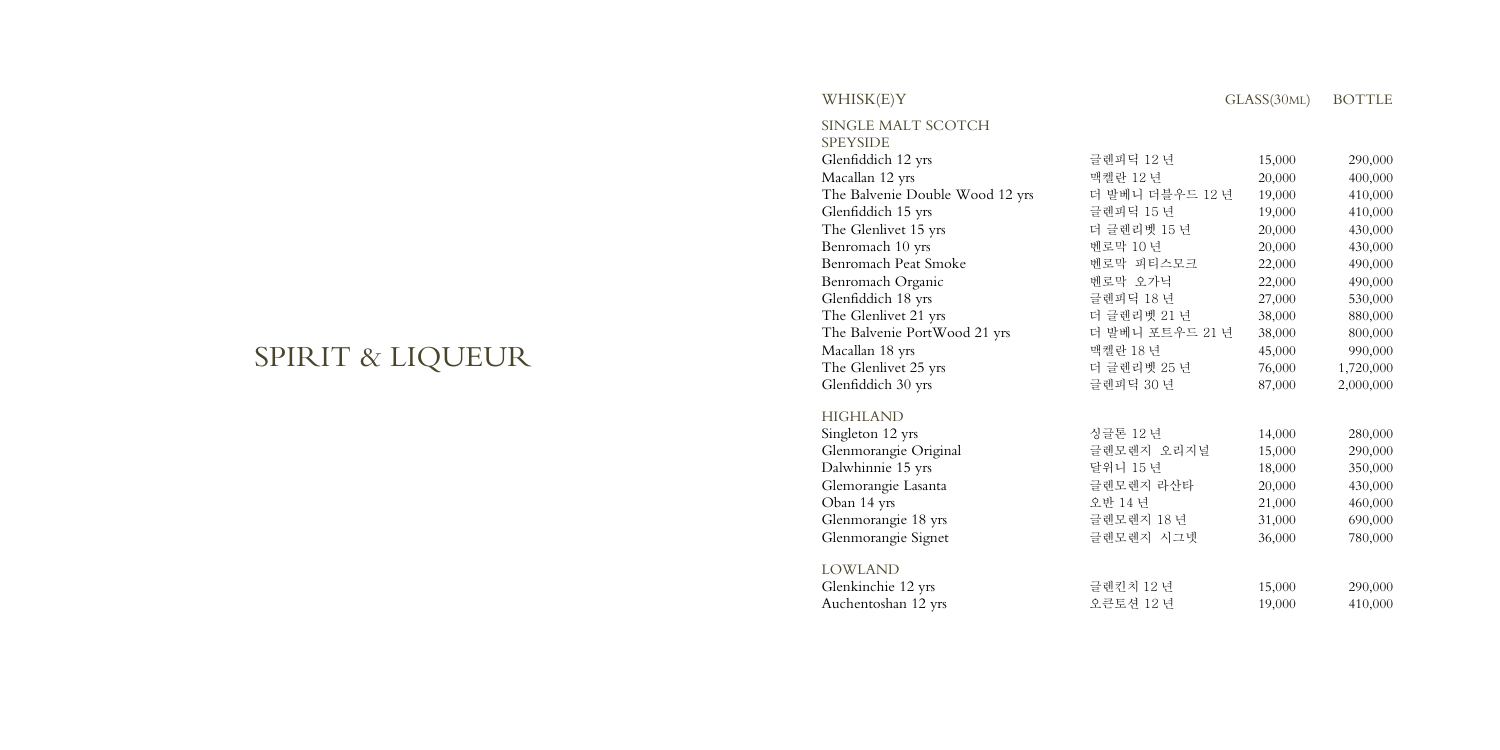| <b>ISLE OF ISLAY</b>       |              |         |           | SINGLE GRAIN SCOTCH             |                   | GLASS(30ML) | <b>BOTTLE</b> |
|----------------------------|--------------|---------|-----------|---------------------------------|-------------------|-------------|---------------|
| Laphroaig 10 yrs           | 라프로익 10 년    | 18,000  | 350,000   | Haig Club                       | 헤이그 클럽            | 16,000      | 320,000       |
| Bowmore 12 yrs             | 볼모어 12 년     | 19,000  | 410,000   |                                 |                   |             |               |
| Laphroaig Quarter Cask     | 라프로익 쿼터 케스크  | 20,000  | 430,000   | <b>IRISH</b>                    |                   |             |               |
| Ardbeg 10 yrs              | 아드벡 10 년     | 20,000  | 430,000   |                                 |                   |             |               |
| Lagavulin 16 yrs           | 라가불린 16 년    | 27,000  | 530,000   | Jameson 6 yrs                   | 제임슨 6 년           | 13,000      | 250,000       |
| Ardbeg Uigeadail           | 아드벡 우가다일     | 27,000  | 530,000   |                                 |                   |             |               |
| Ardbeg Corryvreckan        | 아드벡 코리브레칸    | 28,000  | 580,000   | <b>CANADIAN</b>                 |                   |             |               |
| Bowmore 18 yrs             | 볼모어 18 년     | 29,000  | 630,000   | Canadian Club 12 yrs            | 캐나디안 클럽 12 년      | 13,000      | 250,000       |
| Laphroaig 25 yrs           | 라프로익 25 년    | 58,000  |           | Crown Royal                     | 크라운 로열            | 13,000      | 250,000       |
| <b>ISLANDS</b>             |              |         |           |                                 |                   |             |               |
| Talisker 10 yrs            | 탈리스커 10 년    | 16,000  | 320,000   | <b>AMERICAN</b>                 |                   |             |               |
| Highland Park 12 yrs       | 하일랜드 파크 12 년 | 18,000  | 350,000   | Jim Beam                        | 짐 빔               | 11,000      | 230,000       |
| Highland Park 18 yrs       | 하일랜드 파크 18 년 | 23,000  | 500,000   | Jack Daniel's                   | 잭 다니엘             | 14,000      | 270,000       |
| Talisker 25 yrs            | 탈리스커 25 년    | 56,000  | 1,250,000 | Wild Turkey 81                  | 와일드 터키 81         | 14,000      | 270,000       |
| Highland Park 30 yrs       | 하일랜드 파크 30 년 | 130,000 | 3,000,000 | <b>Bulleit Rye</b>              | 불렛 라이             | 15,000      | 290,000       |
| VINTAGE SINGLE MALT        |              |         |           | <b>Bulleit Bourbon</b>          | 불렛 버번             | 15,000      | 290,000       |
| Glenfiddich 1974           | 글렌피딕 1974    | 160,000 | 3,500,000 |                                 |                   |             |               |
| The Glenlivet 1973         | 더 글렌리벳 1973  | 200,000 | 4,500,000 | <b>JAPANESE</b>                 |                   |             |               |
|                            |              |         |           | Hakushu Distiller's Reserve     | 하쿠슈               | 27,000      | 530,000       |
| <b>BLENDED SCOTCH</b>      |              |         |           | Hibiki Japanese Harmony         | 히비키               | 27,000      | 530,000       |
| Ballantine's 12 yrs        | 발렌타인 12 년    | 13,000  | 250,000   | Yamazaki 12 yrs                 | 야마자키 12 년         | 38,000      | 800,000       |
| Johnnie Walker Black Label | 조니워커 블랙      | 13,000  | 250,000   |                                 |                   |             |               |
| Ballantine's 17 yrs        | 발렌타인 17 년    | 21,000  | 460,000   |                                 |                   |             |               |
| Ballantine's 21 yrs        | 발렌타인 21 년    | 31,000  | 690,000   | <b>LOCAL WHISKY</b>             |                   |             |               |
| Royal Salute 21 yrs        | 로얄 살루트 21 년  | 32,000  | 710,000   |                                 |                   |             |               |
| Johnnie Walker Blue Label  | 조니워커 블루      | 38,000  | 800,000   | Golden Blue 20 yrs 'The Summit' | 골든 블루 20 년 '더 서밋' | 26,000      | 350,000       |
| Chivas Regal 25 yrs        | 시바스리갈 25 년   | 67,000  | 1,500,000 |                                 |                   |             |               |
| Ballantine's 30 yrs        | 발렌타인 30 년    | 100,000 | 2,300,000 |                                 |                   |             |               |
| Royal Salute 38 yrs        | 로얄살루트 38 년   | 150,000 | 3,300,000 |                                 |                   |             |               |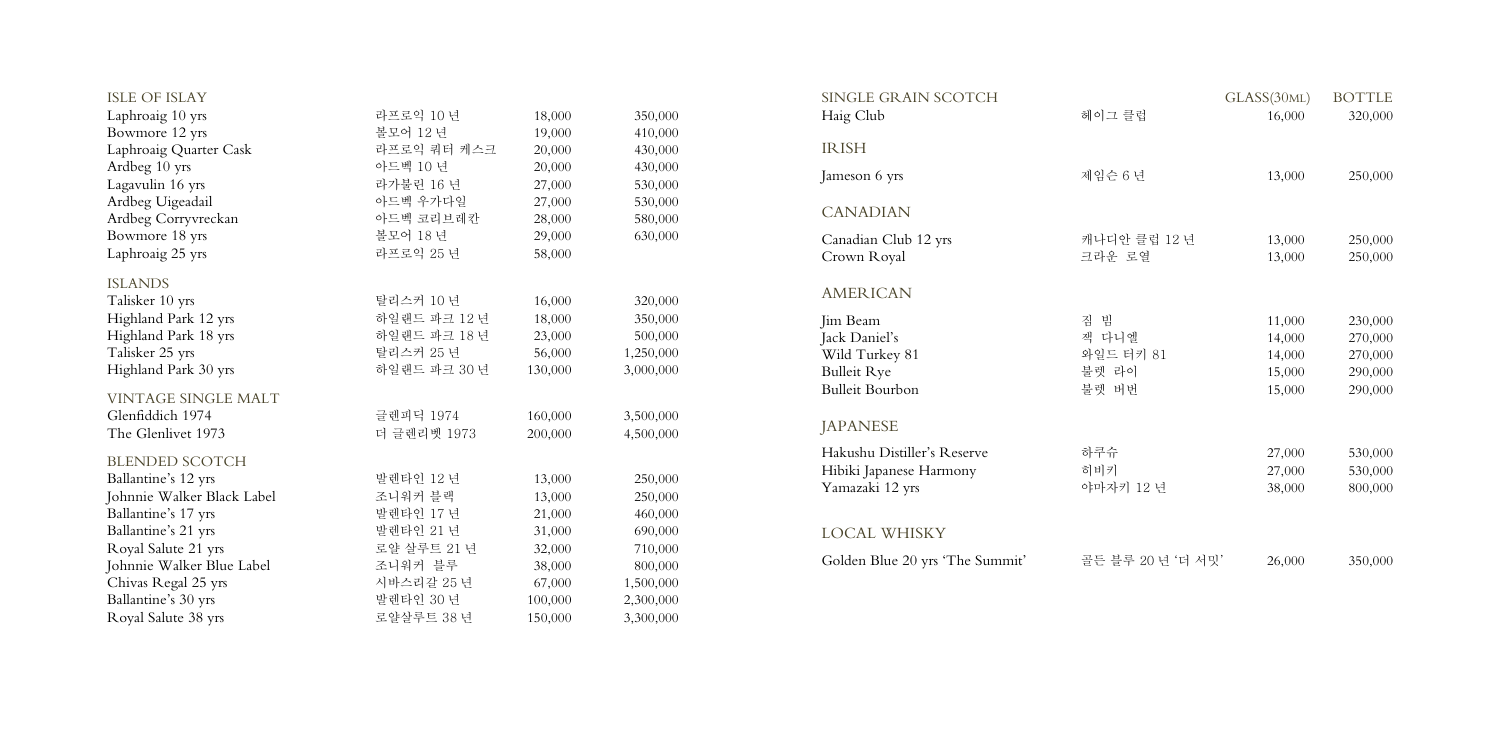| <b>SPIRITS</b>                                                                                                                                                      |                                                                                           | GLASS (45ML)                                                                 | <b>BOTTLE</b>                                                                        | <b>LIQUEUR</b>                                                                                                                                                                    | 리큐어                                                                                   | GLASS (45ML)                                    | <b>BOTTLE</b>                                         |
|---------------------------------------------------------------------------------------------------------------------------------------------------------------------|-------------------------------------------------------------------------------------------|------------------------------------------------------------------------------|--------------------------------------------------------------------------------------|-----------------------------------------------------------------------------------------------------------------------------------------------------------------------------------|---------------------------------------------------------------------------------------|-------------------------------------------------|-------------------------------------------------------|
| <b>GIN</b>                                                                                                                                                          |                                                                                           |                                                                              |                                                                                      | <b>Baileys</b>                                                                                                                                                                    | 베일리스                                                                                  | 12,000                                          | 170,000                                               |
| Beefeater<br><b>Bombay Sapphire</b><br>Bombay Bramble<br>Tanqueray no.10<br>Hendrick's                                                                              | 비피터<br>봄베이 사파이어<br>봄베이 브램블<br>탱커레이 넘버 10<br>핸드릭스                                          | 12,000<br>13,000<br>15,000<br>15,000<br>20,000                               | 170,000<br>180,000<br>200,000<br>200,000<br>280,000                                  | Sambuca<br>Jägermeister<br>Ricard<br>Pallini Limoncello<br>Bottega Limoncello                                                                                                     | 삼부카<br>예거마이스터<br>리카드<br>팔리니 리몬첼로<br>보테가 리몬첼로                                          | 12,000<br>12,000<br>12,000<br>15,000<br>15,000  | 170,000<br>170,000<br>170,000<br>180,000<br>180,000   |
| Malfy Original<br>Malfy Grapefruit<br>Monkey 47<br><b>VODKA</b>                                                                                                     | 말피 오리지날<br>말피 자몽<br>몽키 47                                                                 | 21,000<br>21,000<br>28,000                                                   | 290,000<br>290,000<br>300,000                                                        | Grand Marnier<br>St-Germain<br>Chartreuse Green / Yellow<br>Absinthe<br>Bénédictine D.O.M                                                                                         | 그랑 마니에르<br>생 제르맹<br>샤르트뢰즈 그린 / 옐로우<br>압생트<br>베네딕틴 D.O.M                               | 15,000<br>17,000<br>17,000<br>17,000<br>17,000  | 200,000<br>250,000<br>250,000<br>250,000<br>250,000   |
| Absolut / Citron, Apeach<br>Ketel One<br>Ciroc<br><b>Grey Goose</b><br><b>RUM</b><br>Bacardi Superior<br>Bacardi Oro<br>Havana Club Añejo 3 años<br>Ron Zacapa 23   | 앱솔루트 / 시트론, 어피치<br>케텔원<br>시락<br>그레이구스<br>바카디 슈페리어<br>바카디 오로<br>하바나 클럽 아네호 3 년<br>론 자카파 23 | 12,000<br>15,000<br>16,000<br>18,000<br>10,000<br>10,000<br>12,000<br>20,000 | 170,000<br>200,000<br>230,000<br>240,000<br>140,000<br>140,000<br>170,000<br>270,000 | <b>BRANDY</b><br><b>COGNAC</b><br>Remy Martin V.S.O.P<br>Remy Martin X.O<br>Hennessy X.O<br>Remy Martin Louis XIII<br><b>CALVADOS</b><br>Busnel, Calvados Pays d'Auge             | 브랜디<br>코냑<br>레미 마르틴 V.S.O.P<br>레미 마르틴 X.O<br>헤네시 X.O<br>레미마르틴 루이 13<br>칼바도스<br>뷔스넬 파인 | 16,000<br>44,000<br>50,000<br>550,000<br>12,000 | 230,000<br>630,000<br>730,000<br>7,500,000<br>150,000 |
| Diplomático Reserva Exclusiva<br><b>TEQUILA</b><br>Jose Cuervo Especial<br>Olmeca Añejo<br>Jose Cuervo 1800 Añejo<br>Sauza Tres Generaciones Añejo<br>Patrón Silver | 디플로마티코<br>호세 쿠엘보 에스페샬<br>올메카 아네호<br>호세 쿠에르보 1800 아네호<br>사우자 스리 제네레이션 아네호<br>페트론 실버        | 25,000<br>12,000<br>12,000<br>20,000<br>23,000<br>27,000                     | 340,000<br>170,000<br>170,000<br>280,000<br>320,000<br>400,000                       | Le Père Jules 10 yrs,<br>Calvados Pays d'Auge<br><b>GRAPPA</b><br>Nonino Ue Uvabianca, Italy<br>Lo Chardonnay di Nonino<br>Quintessentia Amaro Nonino<br>Grappa di Sassicaia 2006 | 르 페레 줄스 10 년<br>그라파<br>노니노 우에 우바비앙카<br>로 샤르도네 디 노니노<br>낀테센띠아 아마로 노니노<br>그라파 디 사시카이야   | 35,000<br>21,000<br>25,000<br>23,000<br>55,000  | 470,000<br>320,000<br>600,000                         |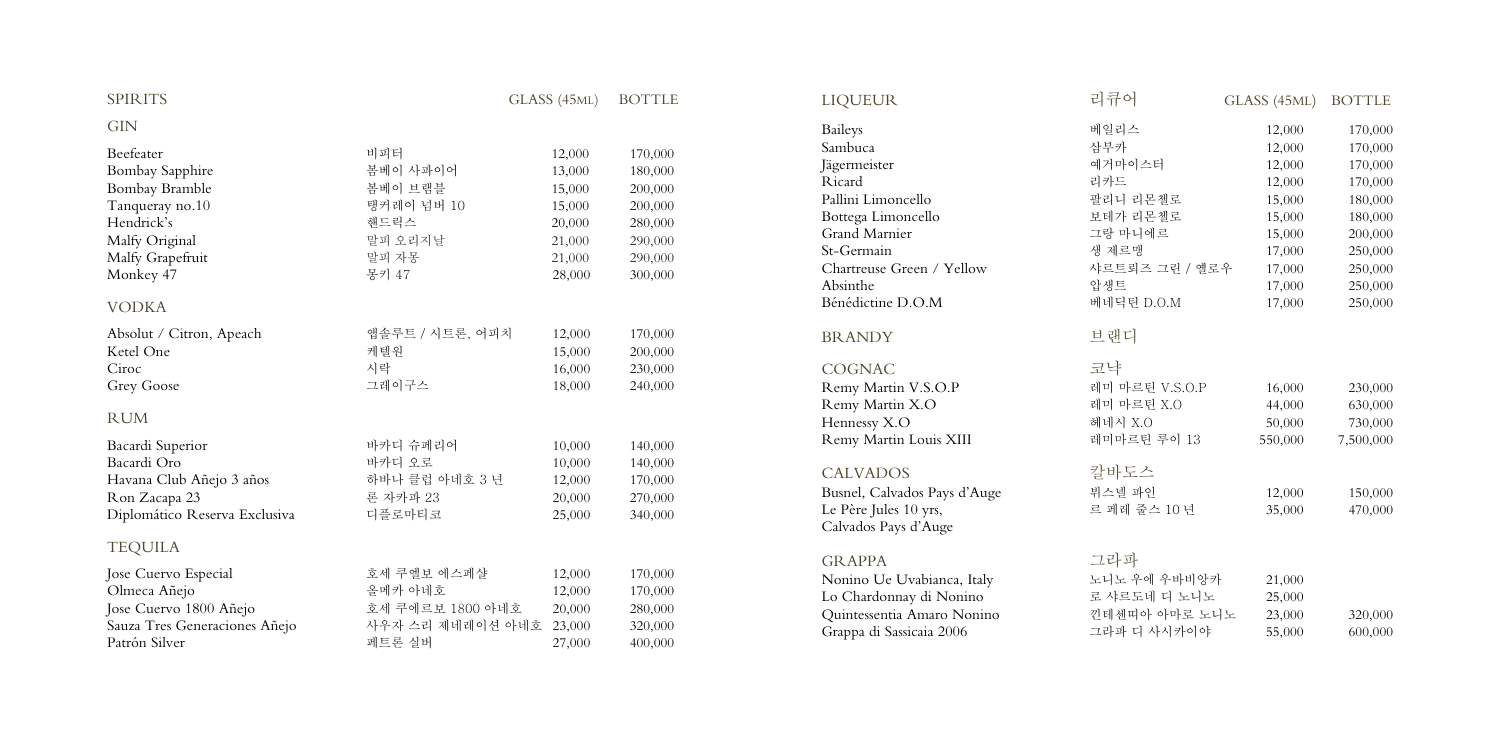| FINE DE BOURGOGNE            | 핀 드 부르고뉴 - GLASS (30ML) |        |
|------------------------------|-------------------------|--------|
| Domaine Roulout, Hors d'Age  | 도멘 홀로, 오르 다쥬            | 35,000 |
| La Pousse d'Or, 10 Ans d'Age | 라 푸스도르, 10 아네 다쥬        | 49,000 |

# KOREAN & JAPANESE